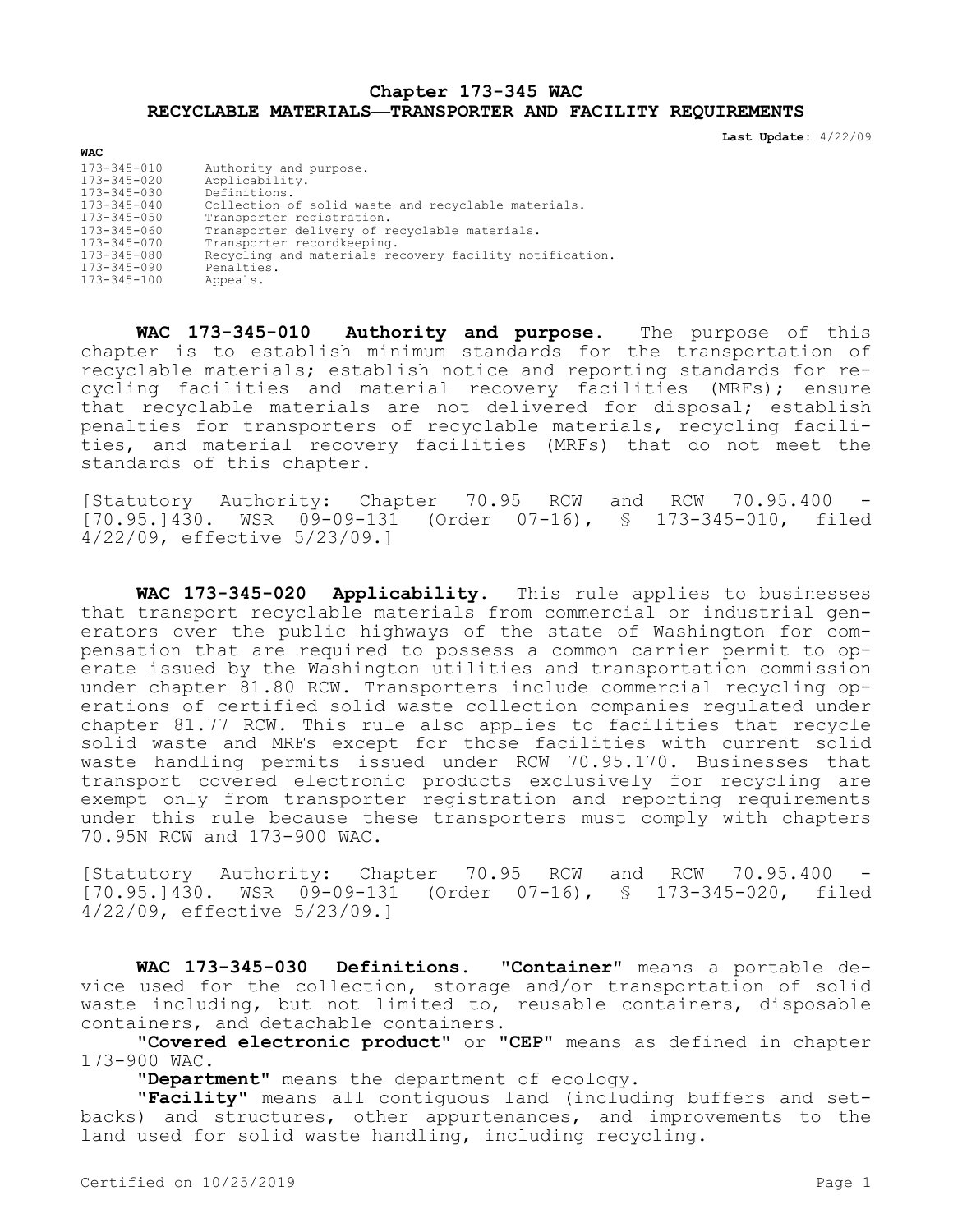**"Material recovery facility (MRF)"** means a facility that collects, compacts, repackages, sorts, or processes for transport source separated solid waste for the purpose of recycling.

**"Permit"** means an authorization used by the jurisdictional health department which allows a person to perform solid waste activities at a specific location and which includes specific conditions for such facility operations.

**"Person"** means an individual, firm, association, copartnership, political subdivision, government agency, municipality, industry, public or private corporation, or any other entity whatever.

**"Processing"** means an operation to convert a material into a useful product or to prepare it for reuse, recycling, or disposal.

**"Recycling facility"** means a facility where recyclable materials are transformed or remanufactured into useable or marketable materials.

**"Recyclable materials"** means those solid wastes that are separated for recycling or reused, including but not limited to, papers, metals, glass, that are identified as recyclable material pursuant to a local solid waste management plan.

**"Recycling"** means transforming or remanufacturing waste materials into usable or marketable materials for use other than landfill disposal or incineration. Recycling does not include collection, compacting, repackaging, and sorting for the purpose of transport.

**"Source separated"** means the separation of different kinds of solid waste at the place where waste originates.

**"Solid waste"** or **"wastes"** means all putrescible and nonputrescible solid and semisolid wastes including, but not limited to, garbage, rubbish, ashes, industrial wastes, swill, sewage sludge, demolition and construction wastes, abandoned vehicles or parts thereof, contaminated soils and contaminated dredged material, and recyclable materials.

**"Transporter of recyclable material"** means any person or entity that transports source-separated recyclable materials from commercial or industrial generators over the public highways of the state of Washington for compensation, and who is required to possess a common carrier permit to operate from the Washington utilities and transportation commission under chapter 81.80 RCW. Transporters include commercial recycling operations of certified solid waste collection companies regulated under chapter 81.77 RCW.

[Statutory Authority: Chapter 70.95 RCW and RCW 70.95.400 [70.95.]430. WSR 09-09-131 (Order 07-16), § 173-345-030, filed 4/22/09, effective 5/23/09.]

**WAC 173-345-040 Collection of solid waste and recyclable materials.** All sites where recyclable materials are generated and transported for recycling must provide a separate container for nonrecyclable materials (solid waste), using collection practices consistent with chapter 173-350 WAC.

[Statutory Authority: Chapter 70.95 RCW and RCW 70.95.400 [70.95.]430. WSR 09-09-131 (Order 07-16), § 173-345-040, filed 4/22/09, effective 5/23/09.]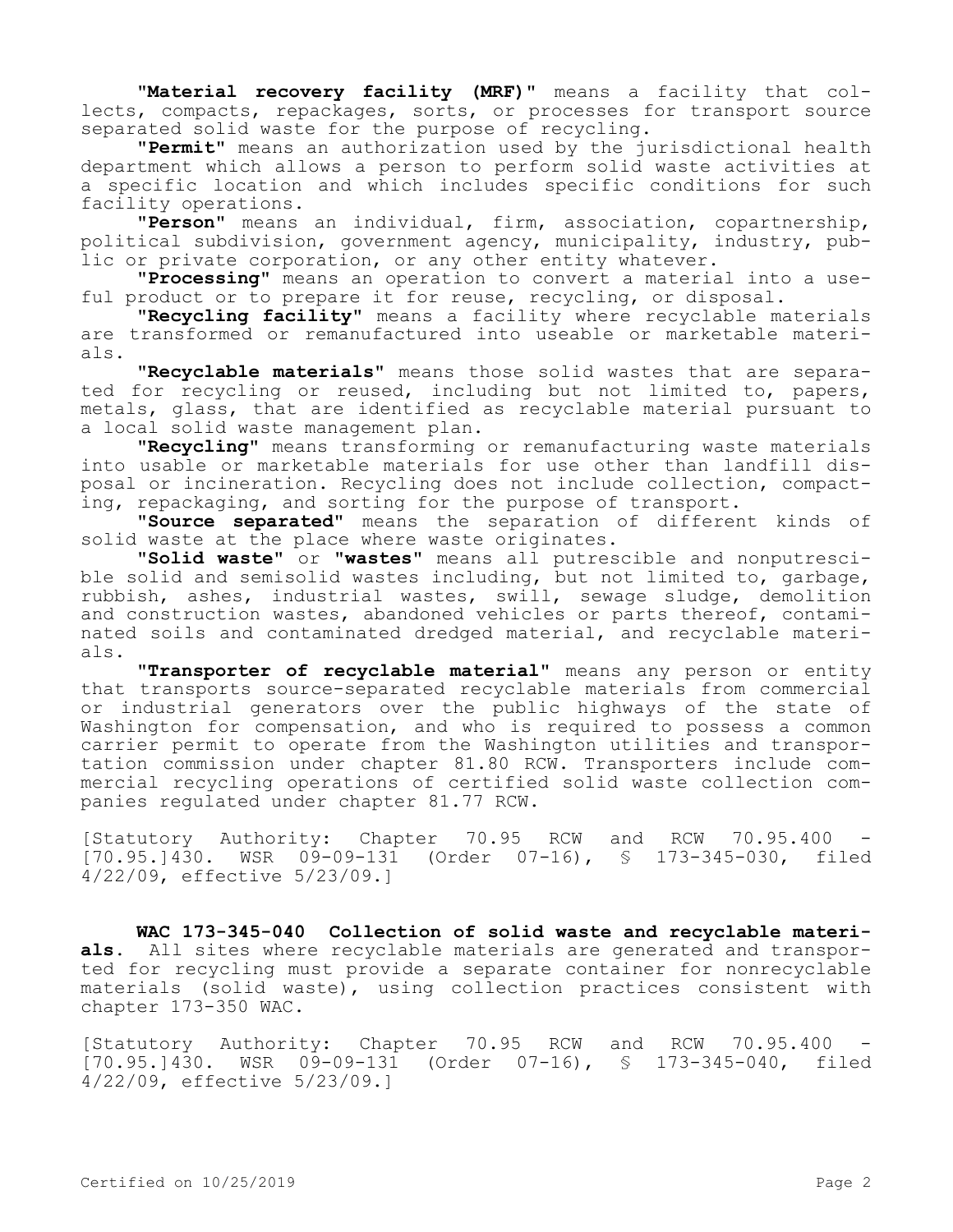**WAC 173-345-050 Transporter registration.** (1) The rule applies to all transporters of recyclable materials as defined in WAC 173-345-030.

(2) For purposes of this rule "transporters" do not include:

(a) Carriers of commercial recyclable materials, when such materials are owned or being bought or sold by the entity or person, and being carried in their own vehicle, when such activity is incidental to the conduct of an entity or person's primary business;

(b) Entities or persons hauling their own recyclables or hauling recyclables they generated or purchased and transported in their own vehicles, including material recovery facilities hauling their own recyclable material;

(c) Nonprofit or charitable organizations collecting and transporting recyclable materials from a buyback center, drop box, or from a commercial or industrial generator of recyclable materials;

(d) City municipal solid waste departments or city solid waste contractors; or

(e) Common carriers permitted under chapter 81.80 RCW whose primary business is not the transportation of recyclable materials.

(3) Prior to the transportation of recyclable materials, all transporters of recyclable materials shall register with the department, and possess a common carrier permit issued by the Washington utilities and transportation commission.

(4) A transporter of recyclable materials who transports recyclable materials within the state without a transporter registration required by this section is subject to a civil penalty of up to one thousand dollars per violation.

[Statutory Authority: Chapter 70.95 RCW and RCW 70.95.400 [70.95.]430. WSR 09-09-131 (Order 07-16), § 173-345-050, filed 4/22/09, effective 5/23/09.]

**WAC 173-345-060 Transporter delivery of recyclable materials.**  (1) A transporter of recyclable materials may not deliver any recyclable materials for disposal.

(2) A transporter of recyclable materials who violates the provisions of this section is subject to a civil penalty of up to one thousand dollars per violation.

[Statutory Authority: Chapter 70.95 RCW and RCW 70.95.400 [70.95.]430. WSR 09-09-131 (Order 07-16), § 173-345-060, filed 4/22/09, effective 5/23/09.]

**WAC 173-345-070 Transporter recordkeeping.** (1) A transporter of recyclable materials shall keep records of locations and quantities specifically identified to the generator.

- (a) Name;
- (b) Address;
- (c) Service date;

(d) Invoice documenting where recyclables were sold, delivered for processing, or otherwise marketed.

(2) The records must be retained for two years from the date of collection and must be accessible for inspection by the department and the local health department.